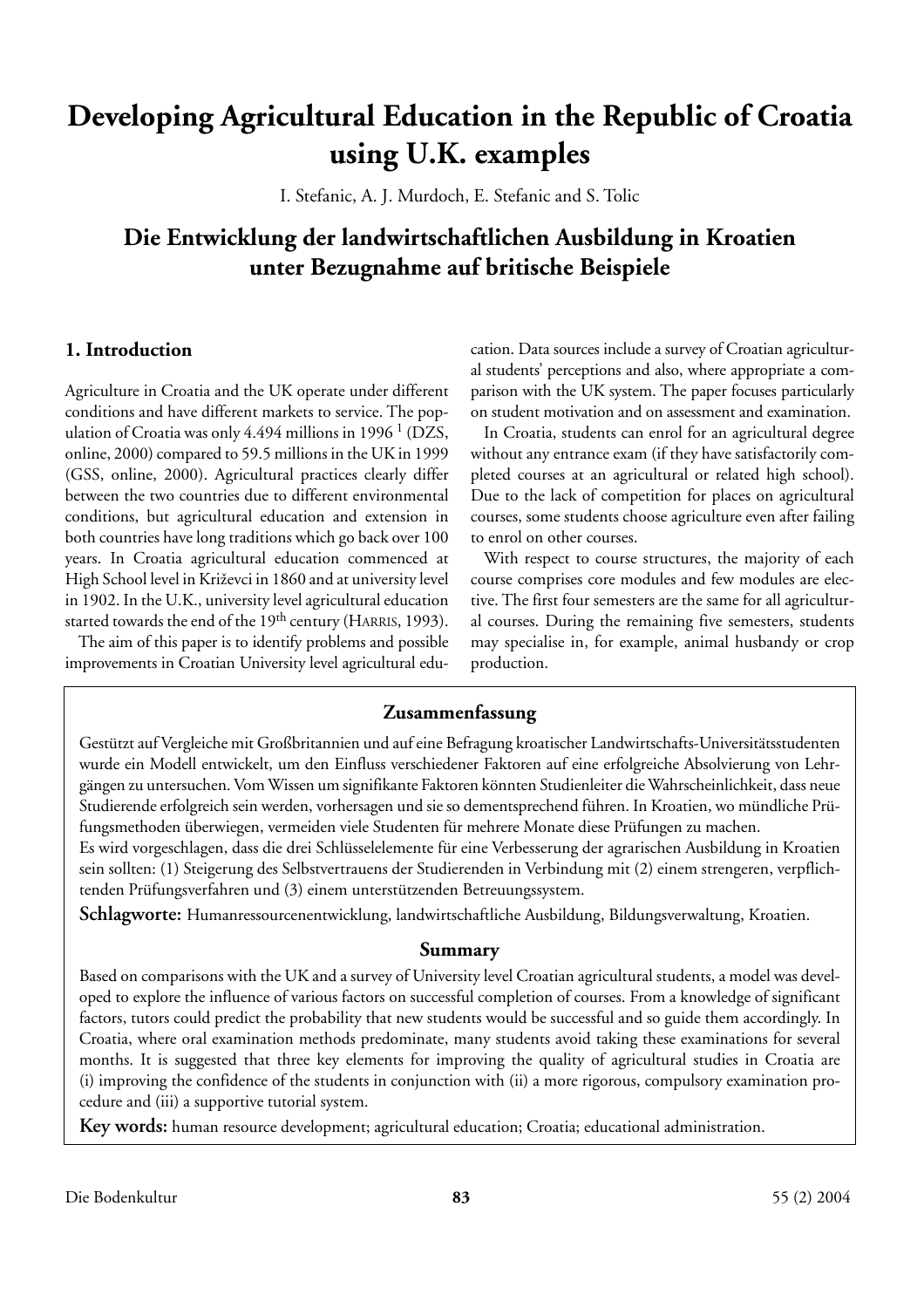The Croatian examination system merits explanation. Continuous assessment is rare, so that students are generally graded according to their results in an examination after completion of each module. This examination is usually just an oral, which may take place at any time the student wishes after completion of the module Agricultural students, like all other students in Croatia, can and do, therefore, tend to postpone taking their examinations for long periods. Reasons why students fail to take examinations are explored in this paper since this examination system may contribute to the drop out rates encountered.

Drop-out rates in Croatia averaged across all subjects are as high as 75 %. By contrast, drop out rates in the U.K. are among the lowest in the world. Recent figures show that 20 % of all University entrants fail to complete their courses in the UK. Only Japan has a better record (10 %) while Germany, the USA and France record 28, 37 and 45 % drop out rates, respectively (HEFCE, 1999). Other indicators likewise show that the UK University level education sector performs well in comparison to that in other countries. According to results of an extensive survey involving 1090 Professors and 7434 students from 102 Universities and covering a wide range of courses, the UK was considered to have the best universities, it was the most popular country in which to study among the students (33 % of students) and it had the shortest average time to complete the course of study (3.5 years) (ANONYMOUS, 1998). It also has the most frequent staff/student contact (46 % of students have personal contact with tutors several times per month) and all this with 33.8 student working hours per month (ranking fourth in the EU).

In this paper, two agricultural education systems at university level are briefly explained. An important element here is the progression from admission to graduation in both countries. Since the purpose of the paper is to identify possible improvements in Croatia, it was believed essential to supplement this overview by surveying perceptions of Croatian agricultural students whereas no equivalent survey was considered necessary in the U.K.

# **2. Materials and methods**

To assess the current situation of agricultural education in Croatia, a survey was carried out with a sample of 192 students from the first and second years of a four-year degree course at the Faculty of Agriculture in Osijek. The survey focused on first two years of study since high drop-out rates are a particular problem in these two years. The sample comprised 70 female and 122 male students out of a total of 222 students. Research was carried out by a formal questionnaire survey formulated by the research team. Students were asked about their motivation to study agriculture, previous education, results achieved and major obstacles to perform better. The survey and data analysis were conducted according to CZAJA and BLAIR (1996). Additional data was obtained from official statistics and from an independent survey conducted by the Students' Association in Osijek during the academic year 1999/2000. The latter survey consisted of a sample of 94 out of 263 agricultural students (52 females, 41 males and one undisclosed).

Since the students were a very heterogeneous group regarding their motivation, prior education and future plans, they were stratified according to two criteria. First of all, their motivation to enrol for agricultural studies was classified according to their being strongly or weakly oriented students. Strongly oriented students (hereafter designated as those with "strong motivation") were those who enrolled out of personal interest, or who either worked on their own farms or had the prospect of a job in the agricultural sector. Weak orientation described those who enrolled because they either had exemption from the entrance exam or had failed to enrol on a different course elsewhere (hereafter designated as those with "weak motivation"). The second stratification criterion was according to their having prior agricultural or non-agricultural education.

To check the differences in the performance of these subgroups contingency, Kramer's V and f coefficients were calculated (KINNEAR and GRAY, 1999). Finally, canonical discriminant analysis (CDA) was deployed to construct models to predict the future success of the students. An initial model was designed with the help of variables which can be collected at the admission procedure and was applied to first year students only. Applied to the whole sample, the model lost some of its predictive precision. The model to predict the success of second year students was therefore amended with variables collected during the first year of study. The criterion selected for the CDA was Wilk's lambda coefficient.

### **3. Results**

# **3.1 Agricultural education in the UK**

The continuing decline in the agricultural labour force and a trend towards an increase in the size of agricultural hold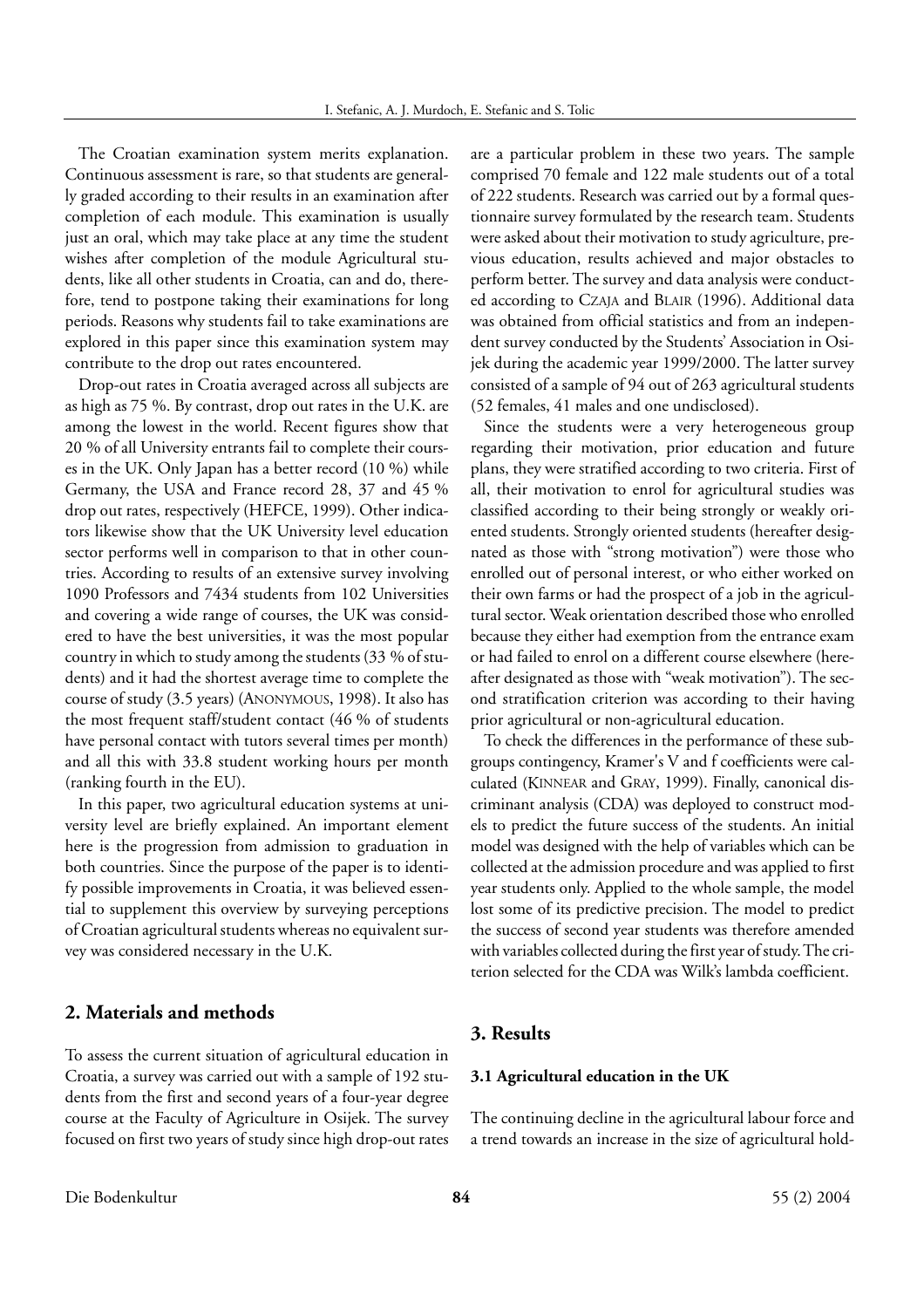ings has led to a decline in the numbers of students reading agriculture. This tendency has probably been exacerbated in recent years by adverse publicity for agriculture in the UK. Tangible evidence of this trend is shown by the cessation of teaching of agricultural degrees in one Scottish and one English University in 2001. There is still a good choice of Universities and University sector colleges to undertake degrees in the primary land-based subjects of agriculture, horticulture and forestry. This summary masks, however, a major change in UK agricultural education. With increasing concern for environmental issues, ecological and organic farming, conservation and rural resources in general, many new courses have arisen to meet the demand for such courses both by students and employers of graduates. Other new courses have been developed to meet a growing demand for courses in management as applied not only to agriculture but also for rural resources and the countryside in general. Responding to the demand for new courses is clearly a key element in the survival of so many UK colleges and universities teaching agriculture and related subjects.

The graduation rate<sup>2</sup> in tertiary level education after completing high school in the UK was 37.5 % in 2000 – the highest of the 17 countries for which data is available (OECD, 2003). Entrance standards are based on school leaving exams – which are rated on a points system for most UK students. For example for BSc Agriculture at Reading it is as follows: at least two A levels (240 points) including Chemistry and/or Biology. Irish Highers and International Baccalaureate are also accepted. In 1999, 4120 students were accepted on to higher education courses in agriculture and related subjects (including veterinary studies) comprising only 1.2 % of the total of 334594 accepted entrants to UK universities (UCAS, 2000, online). Gender distribution in UK indicates that both genders show a similar interest for agriculture and related studies, average values are 57.5 % female and 42.5 % male students in 2002 (HESA, 2003, online).

An indicator of success of UK higher education is the completion rate of those who enrol in courses, agricultural students being no exception. Motivation to this end is probably an integration of several elements.

Maintenance of the students' interest in the subject is important and the opportunity to change courses and a wide range of elective modules including foreign languages and specialisation may be offered. A key element in motivating students could be personal contact with members of academic staff. Many UK universities operate a tutorial system by which students have regular meetings with their personal tutor throughout their course. These tutors offer students personal advice on academic matters, encourage them to develop study skills and to plan for life after university. In agricultural and rural studies where the degree subjects include a vocational element, motivation is sometimes promoted as students may know clearly what they plan to do when their degree course has finished. Levels of graduate unemployment are low (< 6 %, ANONYMOUS, 1999b, online) for agricultural graduates from most universities in the UK.

Maintenance of academic quality is also important as an individual university will want students and sponsors to have confidence in their educational "product". Facilities and teaching quality are clearly important no matter how good the student's initial personal motivation. Publicly funded universities in the UK are therefore subject to external review in teaching quality and academic quality is assured throughout the UK by a system of external examination. In addition, most students are now "customers". Fees have to be paid: higher education is no longer free in the UK and many students leave UK Universities with substantial debts. To minimise debts, there is an incentive to complete courses within the minimum period required.

Certain regulations also tend to encourage students to complete their courses within a fixed period. For example, attendance at university examinations is compulsory and students are generally allowed only two attempts at any examination. Failure to take and pass exams means progression to next stage of course is not permitted. Exceptions are allowed for good cause but they are very rare and involve appeal procedures.

#### **3.2 Agricultural education in Croatia**

Professional agricultural education starts in Croatia at high school level. There are five agricultural high schools in Croatia. It is also possible to get an agricultural education in some other high schools, and in total 25 high schools in Croatia offer agricultural programmes lasting three or four years. Further agricultural education at the practical level is possible at the polytechnics in Križevci and Požega.

Undergraduate and postgraduate university level studies in agriculture and related subjects are available in Zagreb and Osijek. All Croatian universities were reorganised according to the Higher Education Act in 1996 such that, instead of a four-year specialisation, basic courses lasting two years were introduced and followed by two years of spe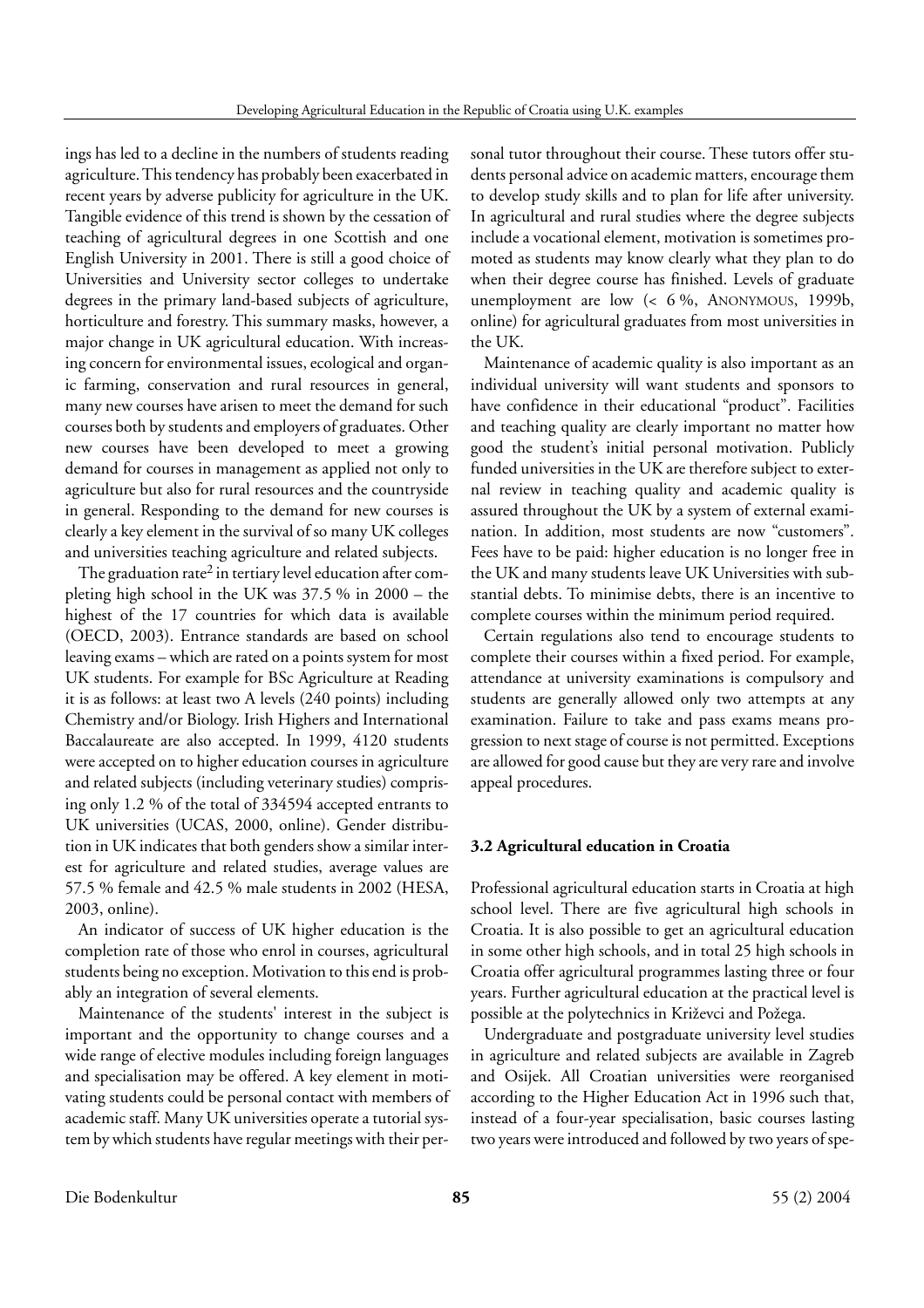cialisation. Entry to all courses depends on passing a written entrance exam administered by the University. Some faculties waive the entry exam for students coming from specialised agricultural schools if they have achieved a certain average grade. (MOST, 2000, online).

Agricultural and related studies, just like all other studies could be attended in two different modes, with support of Croatian Ministry of Science and Technology (without tuition fee) and as a part time or full time student who pays full tuition fee. However, influence of tuition fees was not investigated.

In Croatia, the number of pupils completing secondary school in 1998 was slightly above 51 000. In the same year almost 35 000 students enrolled in the institutions of higher education; 24 280 of them in four year programmes. From the total of 67 514 students registered in four year programmes, 2 148 (3.18 %) were agricultural students and of the total number who graduated (8.697) 2.46 % were agricultural students (ANONYMOUS, 1999a). Gender distribution in Croatia indicates that both genders show a similar interest for agriculture and related studies, average values are 50.6 % female and 49.4 % male students in academic year 2001/2002 (DZS, 2003, online).

Assuming enrolments have remained approximately constant from year to year, the discrepancy between enrolments and graduations implies a high drop-out rate in comparison to the UK and other countries.

A large number of Croatian farmers have no formal agricultural education. University level education (any profile) is still rather rare among farmers, and only 0.64 % of active workers in agriculture have a University level diploma (two or four years programmes, all specialisations included), 8.57 % have high school education, while the rest have eight or less years of elementary school. Illiteracy, therefore, is negligible among Croatian farmers. Farms managed by younger people have on average better education, such that 30.4 % of such farmers have high school education or higher (PETAK, 2000). However, even this latter group generally lacks specialised agricultural education.

#### **3.3 Survey results**

The majority of interviewed students decided to go to University very early; more than 20 % during elementary school, almost 60 % during high school and only 20 % after completing high school (mostly male students). The principal basis for that decision in 87 % of cases was the student's own wish. Other reasons of comparatively minor importance were parental suggestion (5.7 %), family tradition (2.6 %), postponing the military service (3.1 %) and study as a prerequisite to obtain various types of benefits (1.6 %). Motivation to enrol for agricultural study was less favourable; only 60 % of students were motivated by factors which were hypothesised to give a strong potential for completion of the course (personal inclination, good employment prospects for the future and/or an intention to work on their own farm) (Figure 1).



Figure 1: Motivation to enrol for an agricultural degree – Students' motivation is hypothesised to lead to "strong" or "weak" potential for successful completion

Very early in the survey, it became evident that only 5.2 % of students took their exams promptly. This might be one of the major reasons for the high drop-out rate rather than failure in examinations. One of the hypotheses tested in this study was therefore to examine whether the "strong" and "weak" sub-groups (Figure 1) varied in performance in their examinations and in their reasons for not taking exams. It is interesting that classification according to both criteria (motivation and prior education) follows the same pattern but differences between groups are significantly different for students stratified by prior education (Table 1).

Although students with different motivations and prior education, differed in the distribution of their reasons for not taking examinations (Table 1), performance measured in terms of passed exams did not differ significantly. Stu-

Abbildung 1: Motivation zur Immatrikulation für Agrarstudiengänge – Der studentischen Motivation wird ein "starkes" oder "schwaches" Potential zugebilligt, zu einem erfolgreichen Studienabschluss zu führen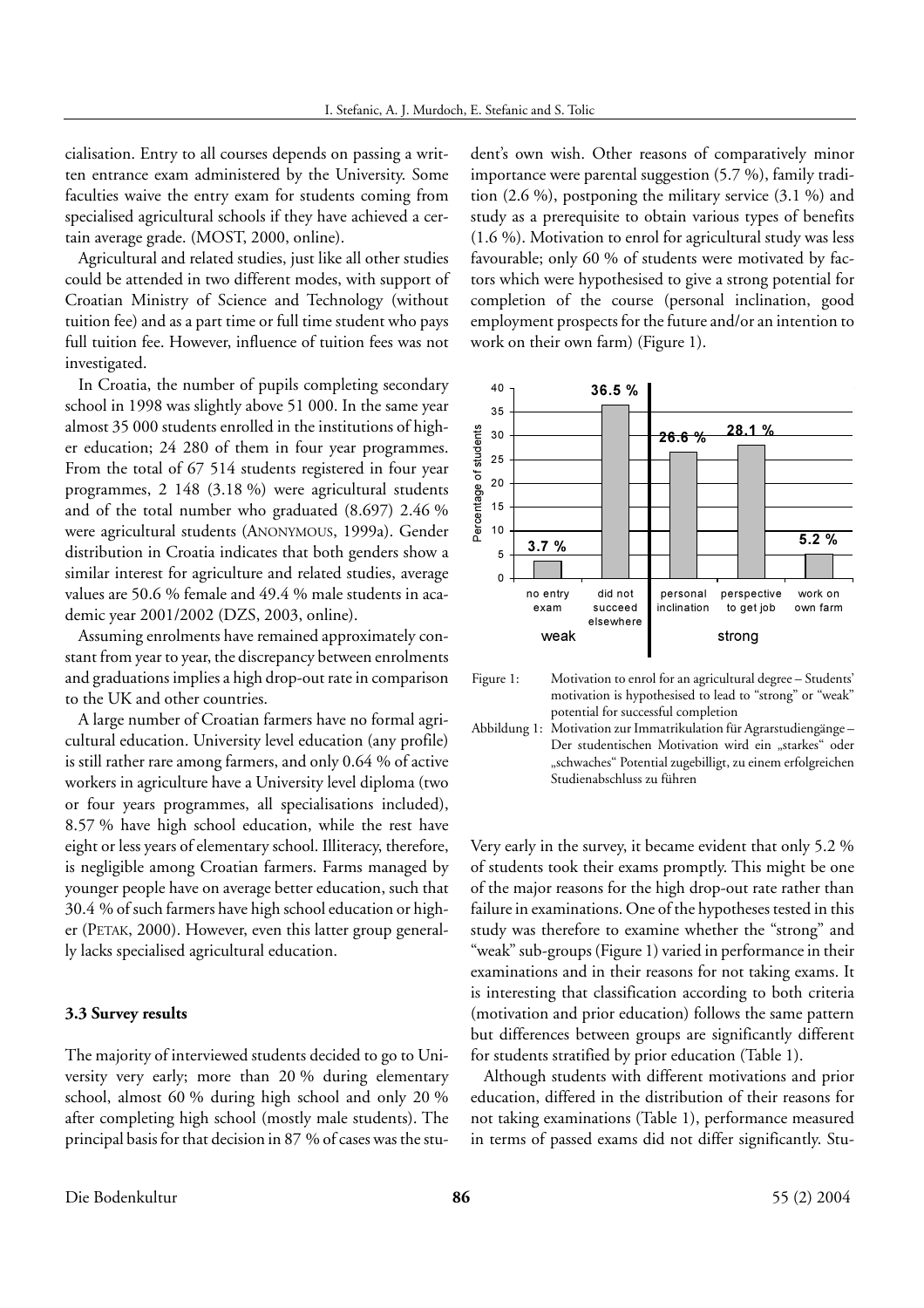Table 1: The single most important reason given by students for not sitting examinations (in %). Students were stratified according (i) motivation or (ii) prior education

Tabelle 1: Der von Studierenden angegebene Hauptgrund für die Nichtteilnahme an Prüfungen – Schichtung der Studierenden gemäß (i) Motivation oder (ii) vorheriger Bildung

|                      | Stratification<br>criterion               | "weak" | Motivation<br>"strong" |                              | Agricultural | Prior education<br>Non-<br>agricultural |                              |
|----------------------|-------------------------------------------|--------|------------------------|------------------------------|--------------|-----------------------------------------|------------------------------|
| Do not               | Irregular lecture<br>attendance           | 4.3    | 5.2                    |                              | 6.7          | 2.3                                     |                              |
| regularly<br>take    | Insufficient<br>literature                | 4.3    | 9.1                    | $\phi = 0.237$<br>sig. level | 6.7          | 5.8                                     | $\phi = 0.271$<br>sig. level |
| exams                | Insufficient<br>knowledge<br>Insufficient | 32.2   | 23.4                   | $P = 0.056$                  | 29.5         | 27.6                                    | $P = 0.015$                  |
|                      | self-confidence                           | 42.6   | 48.1                   |                              | 41.0         | 49.4                                    |                              |
|                      | Multiple reasons                          | 10.4   | 10.49                  |                              | 11.4         | 9.2                                     |                              |
| Regularly take exams |                                           | 6.1    | 3.9                    |                              | 4.8          | 5.8                                     |                              |

dents with a prior agricultural education at high school start in a more favourable position on enrolment and indeed, with a certain average grade they are not obliged to take the entrance exam. Their actual performance in subsequent examinations was not, however, significantly different from those with no prior agricultural education. For example, the average grade in university exams for students from agricultural high schools was  $2.10 \pm 1.32$  (on the scale 1 = insufficient to 5 = excellent) in comparison to students from non-agricultural high schools (2.67 ± 1.02).

#### **3.4 Predictive models**

#### *3.4.1 Predictive model for first year students (freshers)*

Since the participation rate in tertiary level education after completing high school is 70 % in Croatia and drop out rates during agricultural and other studies are both high, it might be very useful to develop a model to predict the future performance of freshers. However, number of available relevant data is very limited. Canonical discriminant analysis (CDA) was applied on variables that can be collected during the admission procedure to construct a model to predict the future success of 126 freshers (Figure 2). The first two discriminant functions explained 79.3 % of variance (Wilks' lambda coefficient is 0.636 and significance 0.031). Variables important in the construction of the first function are (i) the time when the decision was made about university level education (during elementary school or high school or after high school) and (ii) the student's attitude towards agriculture as a future profession (positive or negative). Variables with the highest correlation in the second function are (iii) place of origin (city or village) and (iv) the single most important source of information in deciding to enrol on a university level agricultural course (for example, personal interest, parental suggestion, family tradition, postponing military service or some other reason).





Abbildung 2: Kanonische Diskriminanzanalyse bei Studierenden des ersten Studienjahres in Kroatien zur Verdeutlichung der Gruppenbildung gemäß der Anzahl (0 bis 4) bestandener Prüfungen (n = 126)

The model shown in the Figure 2, correctly classified 42 % of those likely to complete their University education successfully. It is interesting that prediction improved with increase in the number of passed exams (irrespective of the subject): 54 % of students who passed three exams were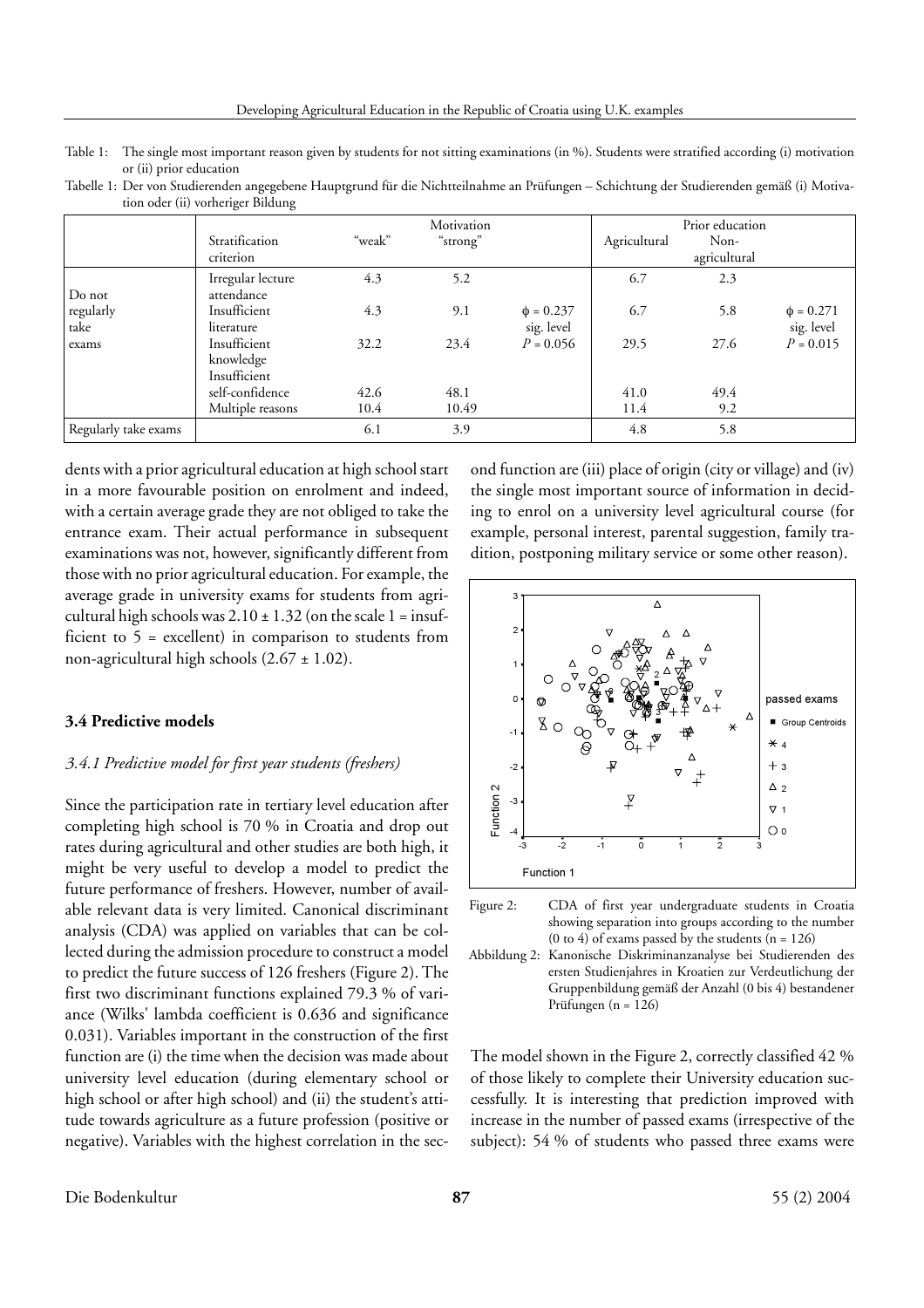correctly classified while those who passed all four exams were all classified correctly. When applied to the whole sample (192 students – both years), the model lost some of its predictive precision, and overall, 35 % of cases were classified correctly. Therefore, the model to predict the success of second year students was amended with variables collected during the first year of study (their attitude toward study, reasons for taking or not taking exams and their average grade in their first year).

#### *3.4.2 Predictive model during the second year of study*

In this model (Figure 3), the first two discriminant functions explained 73.3 % of variance (Wilks' lambda coefficient is 0.332 and significance 0.081). Variables important for construction of the first function were (i) reasons for enrolling on an agricultural degree (no need to take an entrance exam, failure to enrol on another course, personal inclination, employment prospects and intention of working on their own farm), (ii) student's attitude toward studying agriculture (whether or not exams are taken at the end of semesters, whether or not additional lectures and activities are attended), (iii) student's attitude toward agriculture as their intended future profession (positive or negative), (iv) average grade during the first year and (v) gender. The



Figure 3: CDA of second year undergraduate students in Croatia showing separation into groups according to the number (0 to 4) of exams passed by the students  $(n = 66)$ 

Abbildung 3: Kanonische Diskriminanzanalyse bei Studierenden des zweiten Studienjahres in Kroatien zur Verdeutlichung der Gruppenbildung gemäß der Anzahl (0 bis 4) bestandener Prüfungen (n = 66)

variable with the highest correlation with the second function was (vi) the single most important source of information in deciding to enrol on a university level agricultural course. This model is shown in Figure 3 and correctly classified 60.6 % of students who would pass their exams.

With respect to the contribution of gender, gender was important in the predictive model because male students passed more exams and achieved higher grades than female students. Nevertheless when overall means were compared, there were no significant differences between male and female students perhaps due to the high standard deviations (Table 2). Conclusions about gender differences must, therefore, be treated with caution.

Table 2: The gender effect on examinations passed and grades achieved for final year (2000) agricultural students in Osijek, Croatia – Data are means ± standard deviations and medians Tabelle 2: Gendereffekt bei der Zahl bestandener Prüfungen und erreichter Abschlüsse bei Landwirtschaftsstudierenden

im Abschlussjahrgang (2000) in Osijek, Kroatien – Mittelwerte, Standardabweichungen und Mediane Female | Male

|                               | Female                             |        | Male                               |        |
|-------------------------------|------------------------------------|--------|------------------------------------|--------|
|                               | Mean $(\pm sd)$                    | Median | Mean $(\pm sd)$                    | Median |
| Exams passed<br>Average Grade | $1.45 \pm 1.11$<br>$2.12 \pm 1.36$ | 2.5    | $1.73 \pm 1.12$<br>$2.99 \pm 0.42$ |        |

# **4. Discussion**

It is evident that the majority of students surveyed decided to study agriculture of their own volition. Surprisingly, 40 % of students surveyed who enrolled for the first semester, did so because they had failed elsewhere or because they were exempted from the entrance exam. Agricultural degree students with a prior agricultural education are often exempted from the entrance exam on the basis of an average grade from the high school. In practice they do not perform significantly differently from students with a nonagricultural education.

The high drop out rate in Croatia compared to the UK is a major cause for concern. It must also be recognised that the much higher participation rate (approximately 70 % of school-leavers) in higher education in Croatia probably means that the 80 % completion rates observed in the UK may be difficult to achieve. A major reason for a high drop out rate in the first three semesters (and an important difference from the UK system) appears to be that students are not required to take their exams for a long period after completing the taught component of the course. As a result, it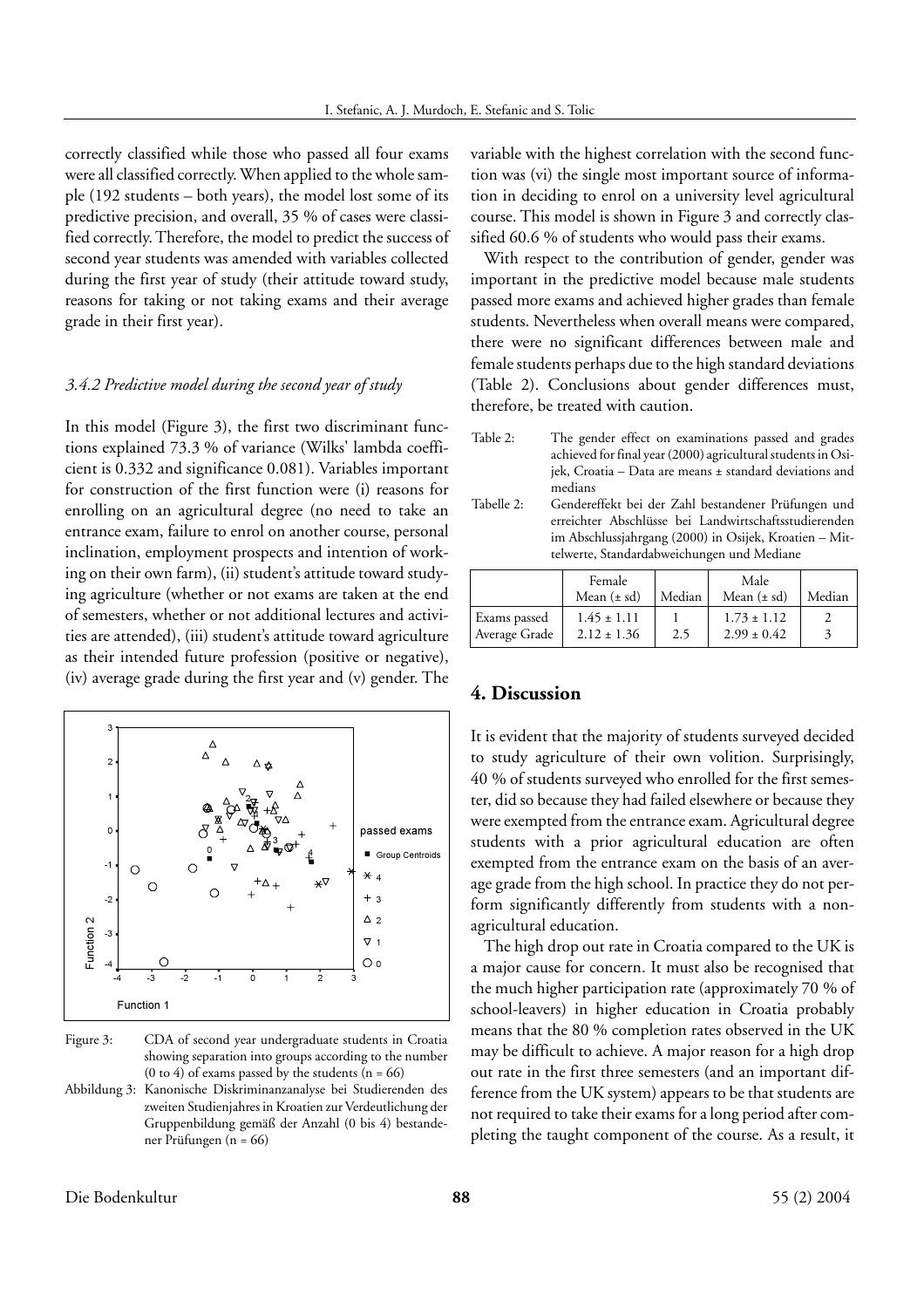is perhaps not surprising, even though it is a remarkable statistic, that as few as 5.2 % of students take exams regularly. Changes in the examination system were highlighted by students themselves as a means of improving their performance (Table 2: points 2, 4 and 6). Continuous assessment is common in the UK and was frequently desired by the Croatian students surveyed. Adoption of continuous assessment in Croatia would probably facilitate many more students taking their examinations regularly. One obvious lesson from the UK example is a need to modify the Croatian examination system so that students drop out if they fail their exams rather than by simply failing to take them. At the same time, the self-confidence of the students could also be helped by a tutorial system as commonly practised in the U.K. (see Table 3: point 1).

- Table 3: Proportions of students who consider that specific proposals would help to improve their performance (Continuous assessment means students prefer to be assessed several times during each semester instead of in a final examination only)
- Tabelle 3: Anteile von Studierenden mit der Meinung, dass spezifische Vorschläge die Verbesserung ihrer Leistung unterstützen würden (Ständige Beurteilung meint, die Studierenden ziehen es vor, mehrmals während des Semesters, statt nur einmal am Ende geprüft zu werden)

|                  | Introducing a student mentoring system           | 82.3%  |
|------------------|--------------------------------------------------|--------|
| $\overline{2}$ . | Reconciliation of exam timetable for all courses | 80.2%  |
| $\overline{3}$ . | Better library and more textbooks                | 80.2%  |
| 4.               | Continuous assessment                            | 77.1 % |
| $\overline{5}$ . | Better internships                               | 76.0%  |
| -6.              | More examiners                                   | 68.8%  |
| 17.              | Better lecture quality                           | 67.7 % |
| 8.               | Regular lecture attendance                       | 61.5 % |

Source: Students Association Survey, 2000; sample: 94 agricultural students

The introduction of a compulsory examination could then be combined with a positive effort to maintain the interest and motivation of the students. To increase interest and motivation, it is also suggested that a more flexible degree programme with elective modules as in the UK, could reinforce the students' confidence in the quality and relevance of their education. Elective options could include, for example, foreign language courses with or without foreign exchange programmes for one or more semesters.

Career prospects at the end of a course of study may also help to motivate students. The prospects of new agricultural graduates getting a job are considered quite reasonable in Croatia. Graduates from agricultural faculties wait 9.7 to 12.8 months for employment. This period is similar to many other graduates. For example, in Osijek-Baranja County (Northeastern Croatia) 37.4 % of all graduates have to wait for more than one year for employment. In the period from 1995 to 2000 approximately 250 graduates were employed per year (BULIC, 2000). It is encouraging to note that according to the *Monthly Statistics Bulletin* published by the Croatian Employment Service (ANONYMOUS, 2000) agricultural graduates do not feature among the five worst professions regarding unemployment frequency.

During their university courses, many Croatian students, who were unsure about whether they had chosen the right course at the beginning of their study, accepted agriculture as their future profession by the end of their courses (25 % of all enrolled students). On the other hand 8 % of those students defined as "properly oriented" changed their minds, and did not consider agriculture as their future profession. It is interesting that only 36 % of future professionals in the field of agriculture would obtain eight years of professional education. An additional 42 % would have only 4 years of agricultural education (only University education). In view of these proportions, it may be a cause for concern in terms of motivating students that about 22 % of students who will receive 4 or even 8 years of agricultural education (high school + University) are training for a profession that they will not pursue since they would seek for a job unconnected with agriculture.

Competitiveness of agricultural studies within the higher education sector is based on ability to recognise the current needs of agribusiness and to adjust courses accordingly (COOK, 1992). However, regardless of how flexible agricultural universities might be and how many new courses they might offer, it must be recognised that agriculture is a shrinking sector and that, as in the UK, some universities may eventually have to curtail agricultural courses.

Croatian development in past ten years might and should influence the changes in agricultural education. The transition from a planned to a market economy, extensive privatisation of large state owned agribusinesses among other companies, loss of markets such as the former Yugoslavia and the Soviet Union, combined with globalization (the Republic of Croatia is already member of WTO) are among important reasons for that. The development of new curricula such as Farm Business Management and more flexibility in existing ones might be essential.

As in the UK, there is a false impression that agriculture is relatively unimportant for the national economy. Although the term "Agribusiness" was introduced in 1957 by Davis and Goldberg as the largest part of the US economy, there is no comparable analysis of Croatian agriculture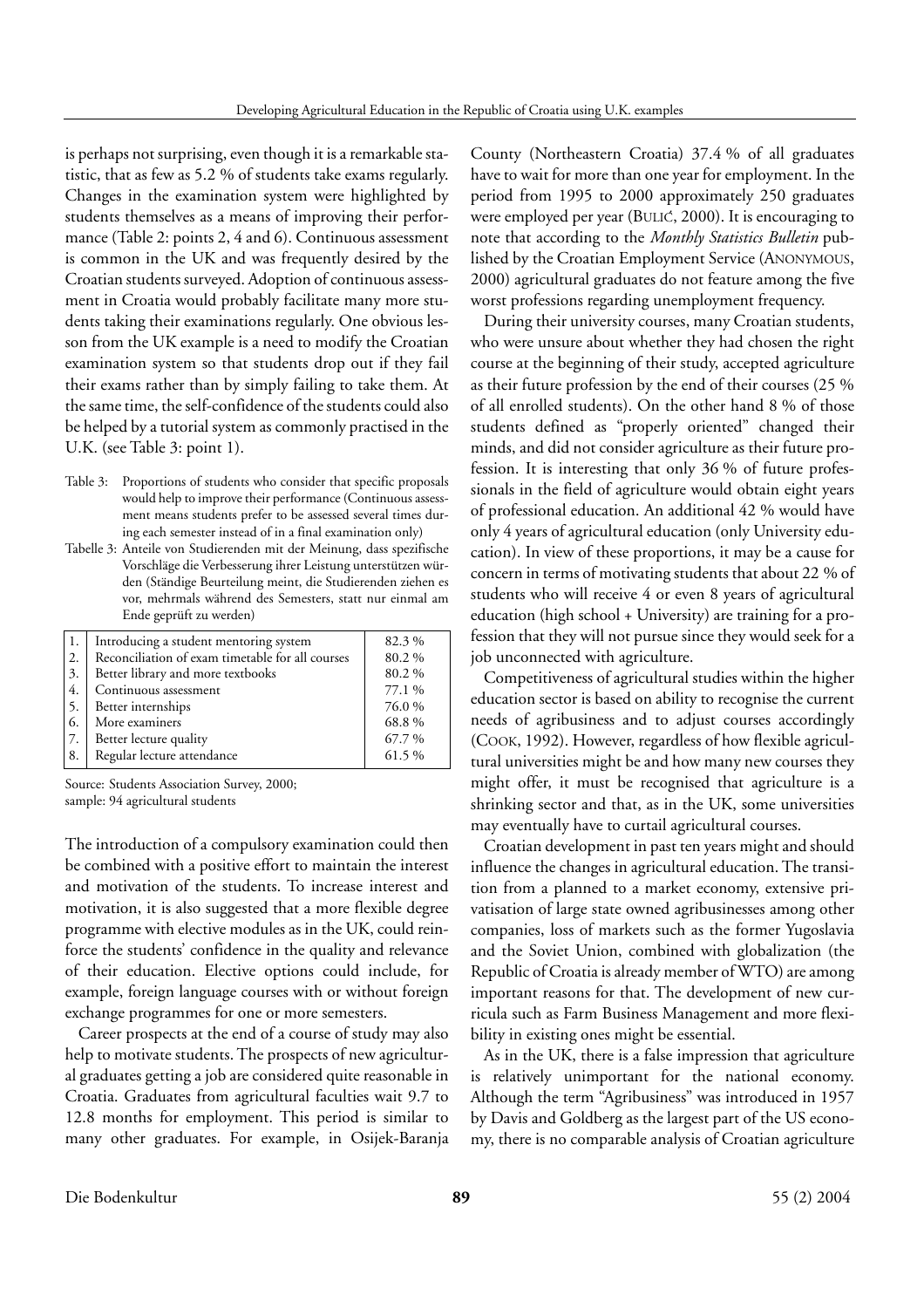where the aggregate impact of agribusiness has been included. However, Croatian agriculture contributed 915.64 million pounds sterling (7 %) to the national GDP in 1998. The share of agriculture in foreign trade is 1.84 % of exports and 3.39 % of total imports. All these numbers relate to the direct impact on the national economy. Indirect and induced impacts are not known accurately (ANONYMOUS, 1999). The last available data for the agricultural population in Croatia is from 1991 (DZS, 2000, online). In total 264 895 workers were working in agriculture and 84.25 % of them worked on their own farms.

Agricultural education is arguably an important element in improving food security of developing countries since lack of technical knowledge hinders adoption of sustainable systems. Agriculture is clearly under increasing pressure to be sustainable and competitive at the same time. This is particularly important for the Republic of Croatia which, according to a report in 2001 from the Croatian Ministry of Agriculture and Forestry, is self-sufficient in only five agricultural products and value of food imports exceeds 1 billion US\$. The uncertainty of making a living from agriculture in a globalised economy combined with an unattractive image of farming, has caused a decreasing interest in agricultural studies in Croatia as in many other countries. Clearly those who want to a success of their career in agriculture must receive high quality education and must continue to learn new approaches if they want to stay in business.

# **5. Conclusion**

It is suggested that three key elements for improving the quality of agricultural and related studies in Croatia are (i) improving the confidence of the students in conjunction with (ii) a more rigorous, compulsory examination procedure and (iii) a supportive tutorial system. In the longer term, the admissions procedure may need to be modified, while recognising that structural changes can only be part of the solution.

The models developed in this paper highlight the possibility of predicting the likelihood of success of individual students according to various factors. While such predictions must never be used to discriminate against individuals or groups, mentors could use the knowledge of factors likely to mitigate against the successful completion of a course in the advice they give to students. Results of the investigation lead us to the following important conclusion: it is possible to predict the future performance of freshers with the help of relatively few variables all of which are available at the time of admission. Monitoring student progress during the first year of study substantially improved the model's predictions.

# **Acknowledgement**

The authors thank the British Council and Croatian Ministry of Science for financing under the Academic Links and Interchange Scheme (ALIS), grant no. 065.

#### **Annotations**

- <sup>1</sup> According to SALAJ (1957) in the  $10<sup>th</sup>$  century Croatia had a population of 1.6–2.0 millions. At this time England had population of 1.2 millions. Due to Turkish invasion and shift of economic interest from Mediterranean sea to Atlantic ocean after discovery of America it is obvious that demographic changes went totally different ways.
- <sup>2</sup> Ratio of tertiary graduates to the population at the typical age of graduation, multiplied by 100.

# **References**

- ANONYMOUS (1998): Der Spiegel magazine EU Universities survey according to "Profil extra" magazine, September 1998, Wien, p. 59.
- ANONYMOUS (1999a): Statistical yearbook of Republic of Croatia – SLJH-99, Zagreb.
- ANONYMOUS (1999b): online, http://www.educationlimited.co.uk, 8. November 1999.
- ANONYMOUS (2000): Monthly statistics bulletin October 2000, Croatian Employment Service.
- BULIC, B. (2000): Summary data about unemployment in agriculture. Documentation of Croatian Employment Office, Zagreb.
- COOK, M. L. (1992): Agribusiness in global economy: Challenges for an evolving profession. Southern Journal of Agricultural Economics 24, 11–17.
- CZAJA, R. and J. BLAIR (1996): Designing surveys a guide to decisions and procedures. Pine Forge Press, Thousand Oaks, California, London, New Delhi.
- DZS (2000): online, Croatian Buiro of Census: Statistical information 1998: http://www.dzs.hr 08. Feb. 2000.